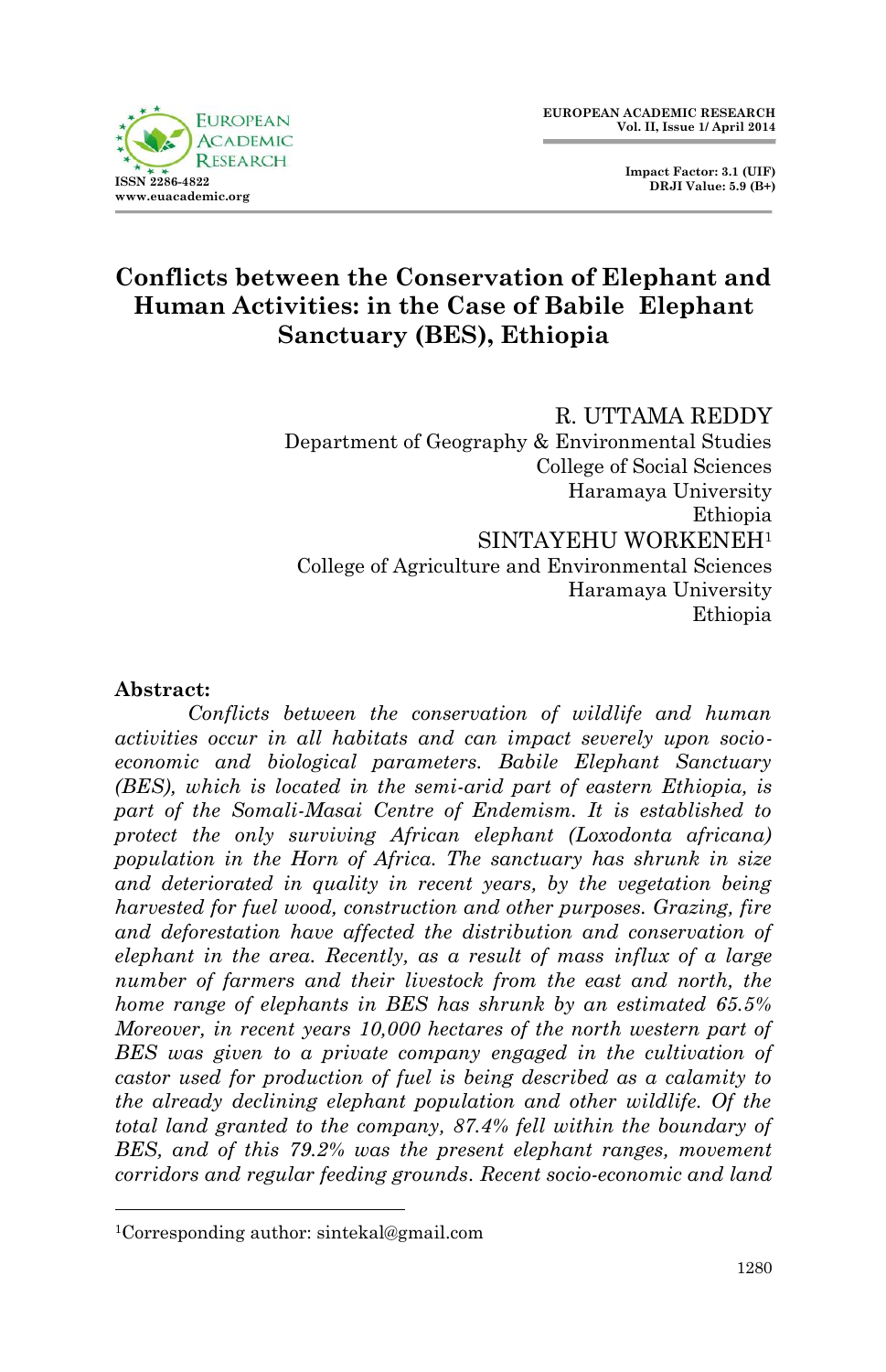*use changes in BES, such as the demand for more area for agriculture and livestock production have reduced the quality of elephant habitat. Local communities around the area are highly dependent on vegetation for fencing, medicine, construction and for fuel.* 

**Key words**: Babile, Conflict, Conservation, Elephant, Sanctuary, Sustainability.

# **Introduction**

African elephants (*Loxodonta africana*) are ecosystem engineers in that they create and maintain ecosystems through physically changing the habitat. The elephant is believed to be a crucial keystone species for African savannah and forest ecosystems. They play a major role in maintaining the linkages in a food web, and the extermination of these species is expected to cause dramatic changes or extinctions in ecosystems. Moreover, Elephants play an important role as umbrella species, maintaining biodiversity of the ecosystems they inhabit. The elephant is also a flagship species, being closely associated with the social and cultural aspects of people, and this factor can be harnessed to promote its conservation However, because of the lack of historical evidence on changes in African vegetation and wildlife, there is little direct evidence to show whether the loss of elephants from particular areas has actually led to the loss of other species.

*L. africana*, is one of a number of wildlife species being conserved in Ethiopia's protected areas. Until the turn of the 19th century, the African elephant was widely distributed in the country (Largen and Yalden 1987). At present, elephants in Ethiopia are among the 37 mammal species that are threatened by extinction (Yirmed *et al*. 2006). Since the 1980s, Ethiopia has lost about 90% of its elephant population, and hence the species is nationally regarded as critically endangered (Yirmed *et al*. 2006). Since then, however, the poaching of elephants for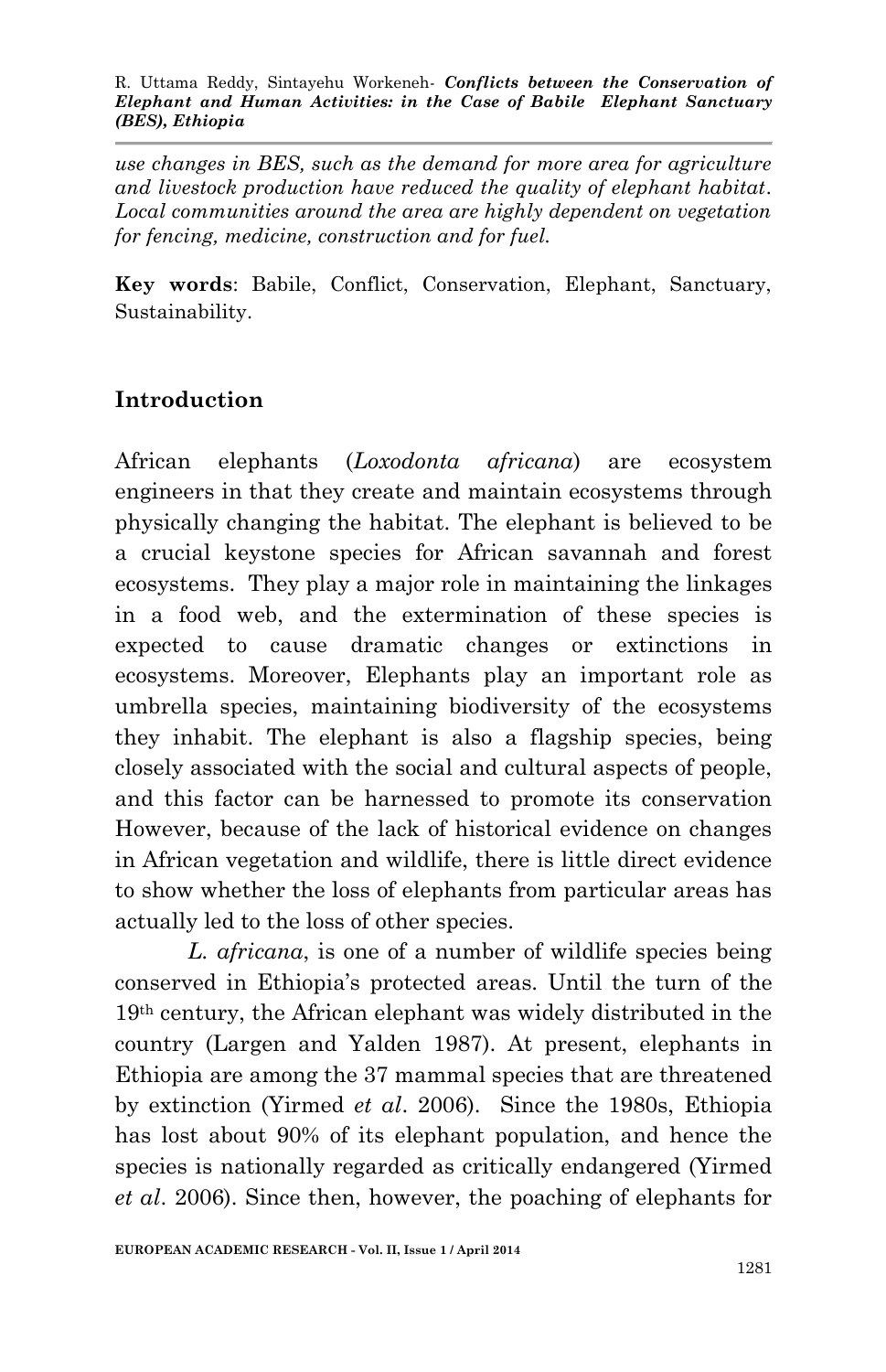ivory and problems associated with human population growth and expansion has reduced the species range and number drastically. As a result, it is restricted to remote protected areas and a few fragmented populations also exist in the eastern part of the country at Babile Elephant Sanctuary (BES) (Largen and Yalden 1987).

BES, located in the semi-arid part of eastern Ethiopia, is part of the Somali-Masai Centre of Endemism (Yirmed *et al*. 2006). This sanctuary is one of the protected areas in the country established to protect the only viable elephant population in the Horn of Africa. These elephants have been separated from other populations in Ethiopia for more than eight decades. Despite the establishment of the Sanctuary in 1970, their range of distribution has shrunk considerably. As a result of mass influx of a large number of farmers and their livestock from the east and north, the home range of elephants of Babile has shrunk by about 65.5 percent since 1976 (Yirmed *et al*. 2006). Moreover, a recent year 10,000 hectares of the north western part of the land given to a private company engaged in the cultivation of castor used for production of biofuel (Yirmed *et al*. 2006) is being described as a calamity to the already declining elephant population and other wildlife. Of the total 10,000 hectares of land granted to the company, 87.4% was proved to fall within the boundary of the Sanctuary, and of this 79.2% were within the present elephant ranges movement corridors and regular feeding grounds for elephants (Yirmed *et al*. 2006). Local communities around the area are highly dependent on vegetation for fencing, medicine, construction and fuel wood (Anteneh and Feaven 2008). However studies dealing with conflicts between the conservation of Elephant and human activities are scarcely known in many region of Ethiopia including Babile Elephant Sanctuary where large numbers of Elephants are found (Yirmed *et al*. 2006). So, the present investigation was aimed to provide information on human impact and interference on conservation of elephant (*L.*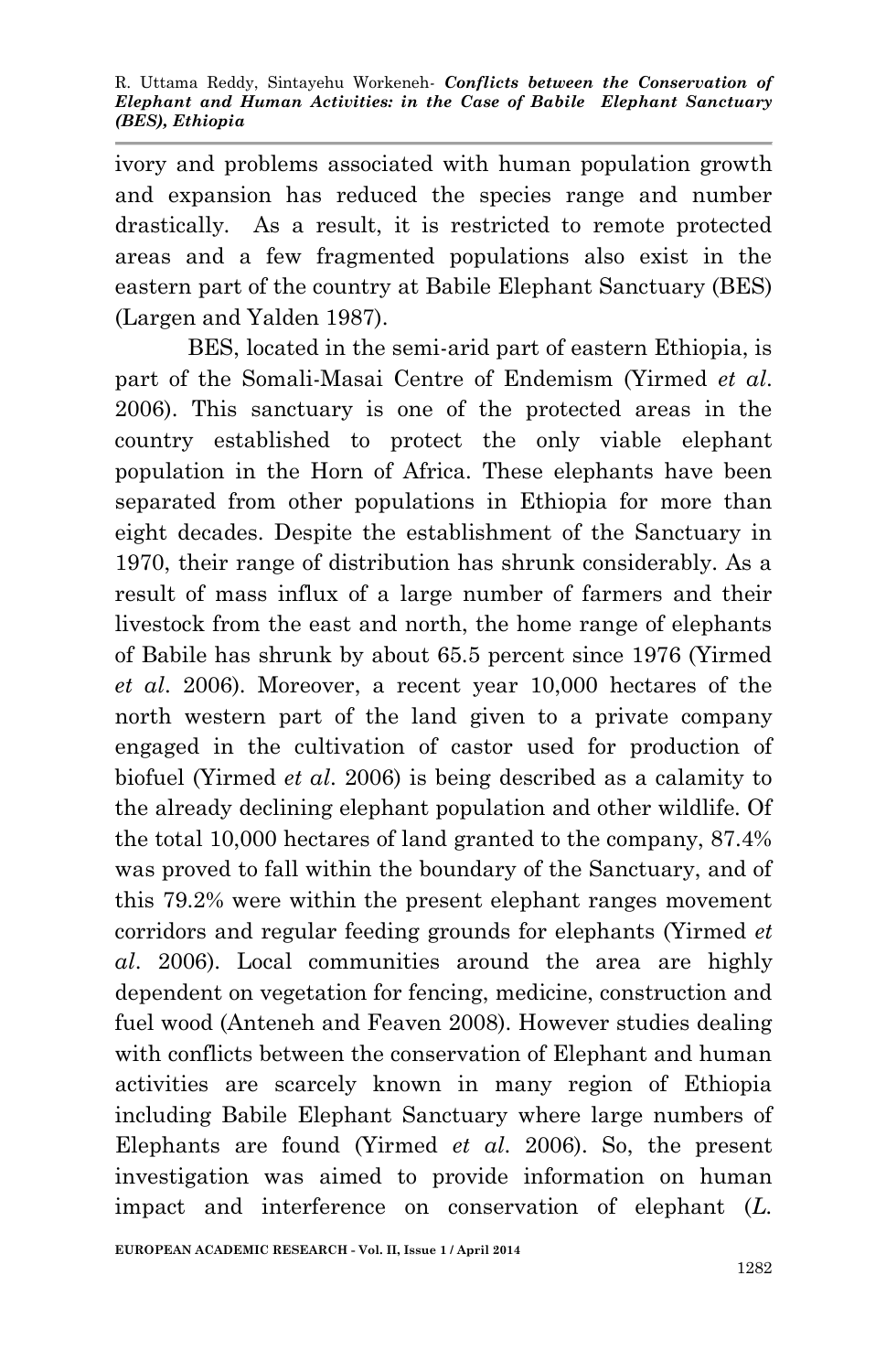*africana*) and their wider habitat in the area. This study quantify the history, type and nature of the conflict between conservation of elephant and human activity in the study area.

## **Study area**

The study area, Babile Elephant Sanctuary (BES) is located in the eastern lowlands of Ethiopia (Figure 1). The Sanctuary is situated at about 560 km from Addis Ababa. Its geographical position is within latitudes of  $08°22'30"$ -09°00'30"N and longitudes of  $42^{\circ}01'10''$ -  $43^{\circ}05'50''E$  and has an elevations range of 850 m to 1,785 m a.s.l. The mean annual temperature of the area is about 19.6<sup>0</sup> C. The mean annual rainfall is 702.9 mm year. When the Sanctuary was established in 1970, it covered about 6,982 km2 (Stephenson, 1976; IUCN **(**Yirmed *et al*. 2006). Most importantly, this protected area supports the only surviving African Elephant in the horn of Africa.



**Figure 1. Map of the study area**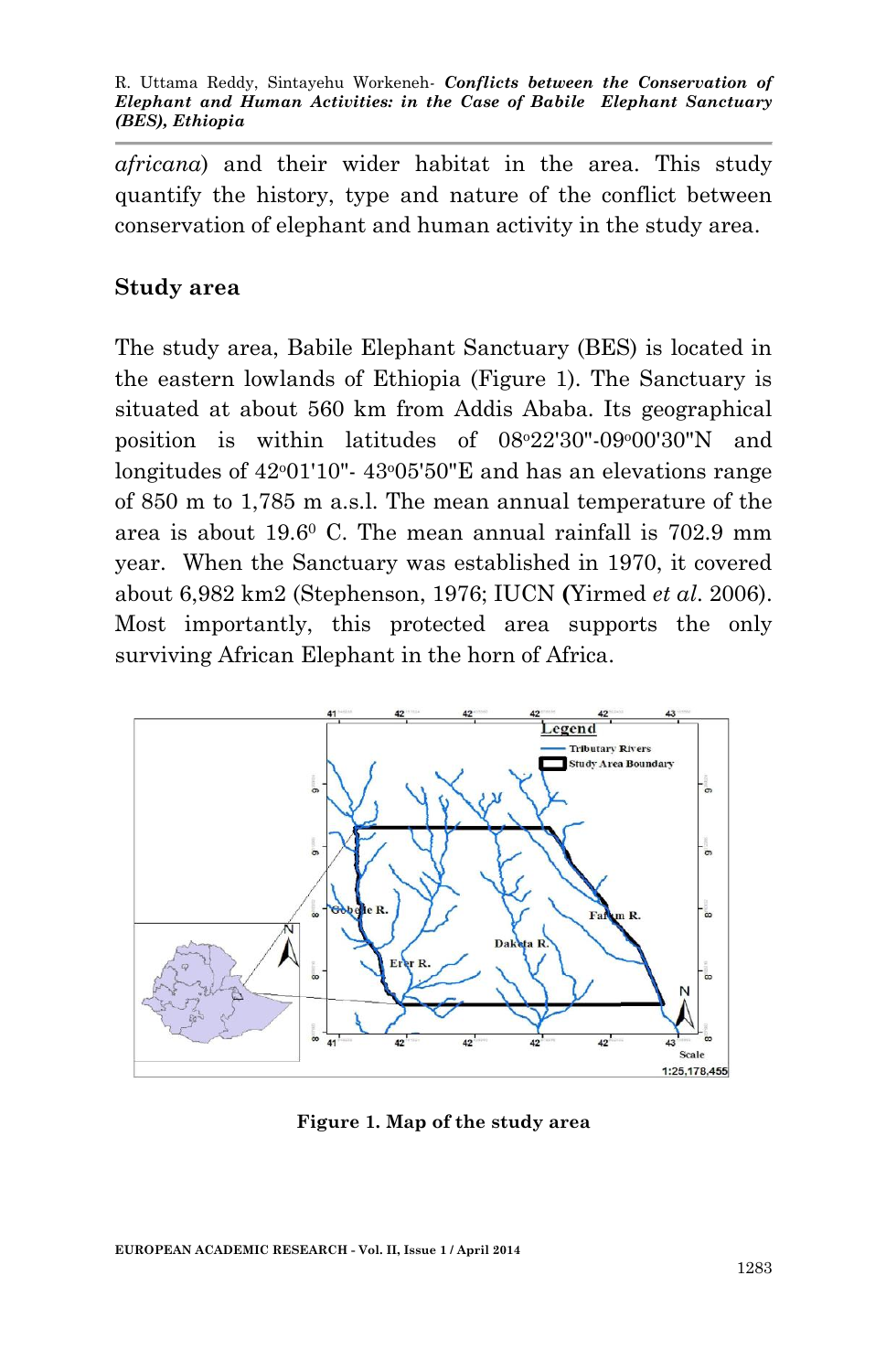#### **Methods**

Data and information was collected with regard to conflicts between the conservation of Elephant and human activities, both primary and secondary data. Direct field observations, questionnaire surveys and group discussions with the local people and Park Scouts were made to collect the relevant information. For each household, with the help of local interpreters and guides, a questionnaire was administered to the head of the household or an adult member present. The questionnaire was prepared so that it includes information regarding land use change, human-elephant conflict and the impact of human interference on their ecological status. Field assessments was undertaken during day and night to directly observe the conflict and human impacts. Notes on elephant signs in the area, elephant groups involved in crop raiding, the time in the night when elephants come and leave crop lands, control measures used by the local people, and the response of elephants to these measures was recorded. Any illegal activity including elephant killing was also recorded. This included signs and kinds of illegal activity, the time and date of the activity and the possible origin of the individuals taking part in the activity.

## **Results**

## **Attitude of the local people towards conservation area**

Out of the 220 respondents, 86.4% opposed the existing Elephant conservation systems, while 9.5% supported them. However, there was significant difference in attitude towards the conservation of Elephant in the area among village residents ( $x^2 = 4.3$ , DF=6, P>0.05). There was a significant difference in the attitude towards wildlife conservation between different age classes  $(x^2 = 181.24, DF=6, P< 0.05)$ . Younger generation, age class (16-30) showed more significantly positive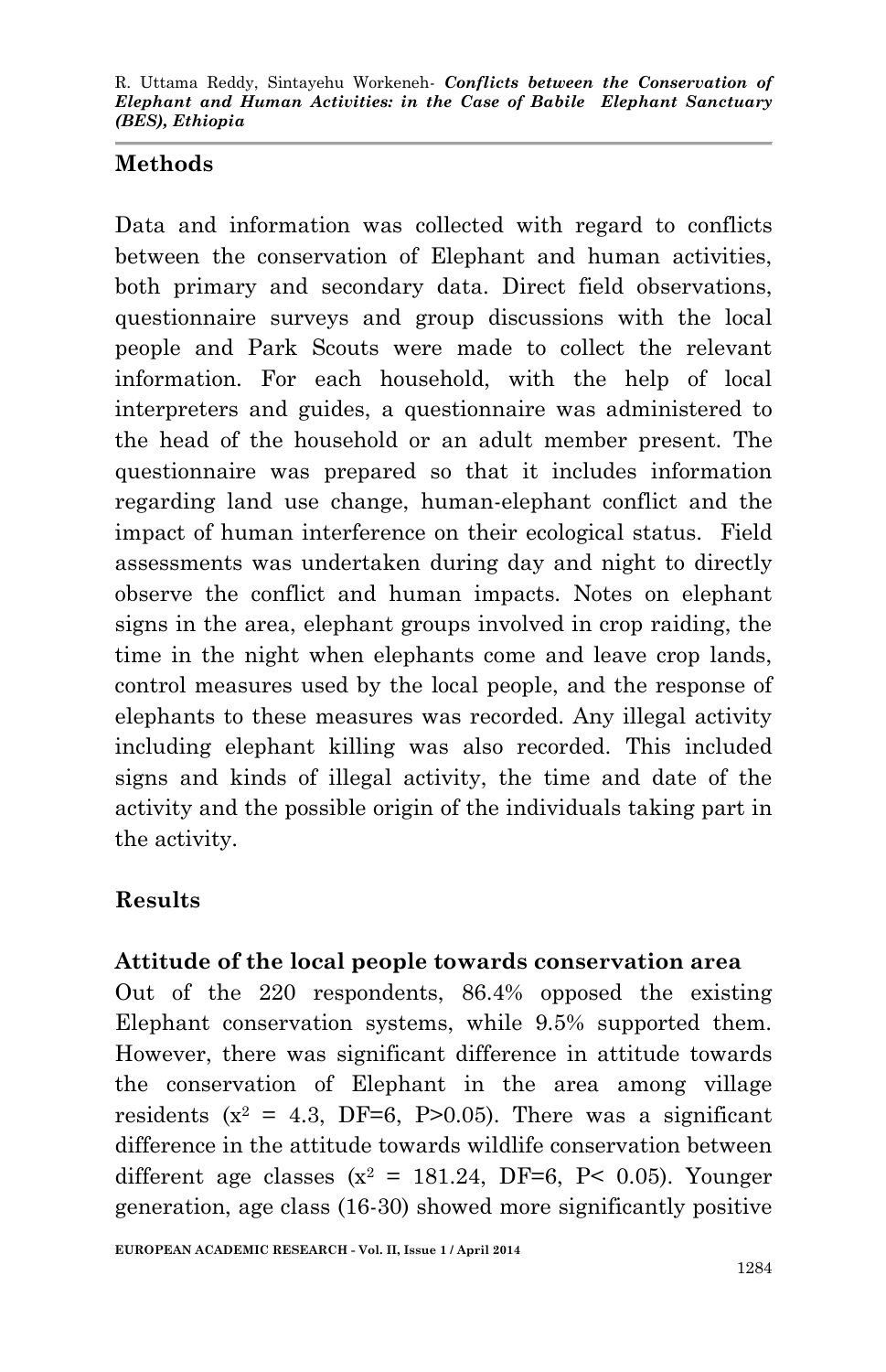attitude than older age groups (age >31 years). Sex was important in determining the attitude towards conservation area (x2 = 29.2, DF=2, P< 0.05). Male respondents had more positive attitude (81%) than females (19%).

#### **Benefits from protected area**

Out of the respondents, 83.2% believe they did not receive any benefit from the existence of sanctuary in their area. The expected benefits were opportunities for jobs, social services such as clinics, schools and resources (firewood, free grazing and grass for own use and sale). Few of the respondents (16.8%) noted that they have received benefits from the protected area. There was difference in the vision of benefit ( $x^2 = 0.876$ , DF=3, P> 0.05) between respondents among the study sites.

#### **Views of respondents on Elephant**

Among the respondents, 40.91% stated that Elephant is not important and the continued existence of Elephant had a negative impact on their livelihood, while 30.45% had no idea on the matter. However, 28.64% of these considered the elephant as important. Reasons given for the importance of elephants includes elephant attracting tourists, enjoyment of seeing, and importance for future generations. The views of elephant did not differ significantly  $(x^2= 1.3, DF=6, P>0.05)$ among respondents from the four study sites.

## **Trends in Elephant population**

The surveys in the villages around BES revealed the views of villagers on trends of elephant populations in the Sanctuary. Most of the respondents (56.8%) have remarked that elephant populations have declined in their areas. However, 27.3% of the respondents remarked that the elephant populations have increased. Only 15.9% of the respondents were unsure whether the population of elephant is increasing or decreasing. The view of respondents among the different villages was statistically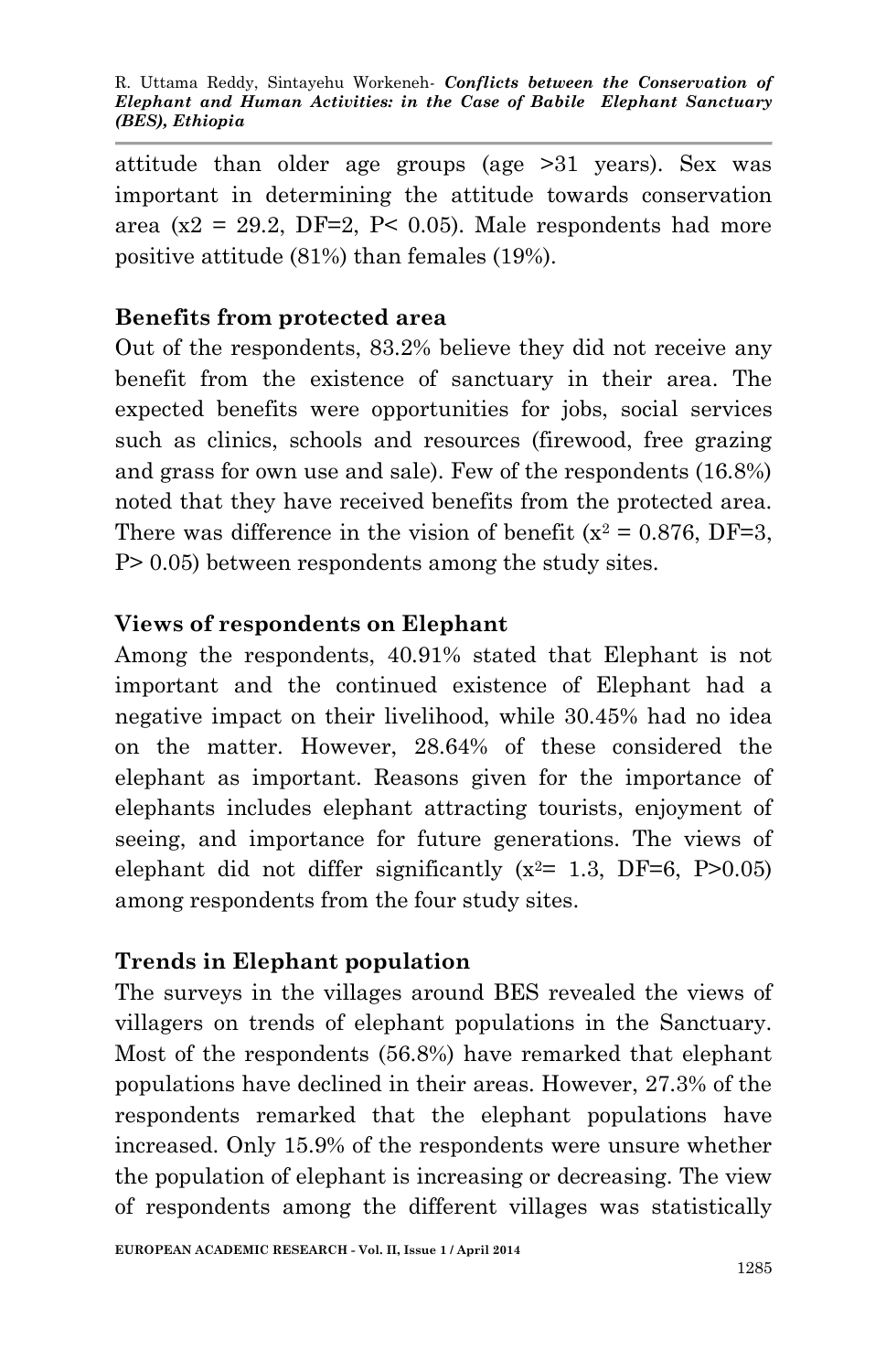significant (x2= 27.8, DF=6, P<0.05).

#### **Resource conflict between human and elephant**

The basic premise in the present study, the conflict between conservation of elephant and human activities has escalated because of a change in land use especially, the expansion and intensification of arable farming land in and around the Sanctuary and the high increase in livestock number and settlement in the Sanctuary.

## **Human population**

The Babille ES has been continually under threat from growing human populations, particularly in the northern and northwestern parts of the Sanctuary and its adjacent areas, where agriculture is the predominant activity of the residents. Population pressure in and around the area has resulted in high environmental degradation and loss of habitat for the elephant. Based on the crude estimates of the Population and Housing Census of 1994, the population density of Babile District had increased from 18 persons per km<sup>2</sup> in 1990 to 26 persons per km2 in 1995, an increase of 47.8%.

## **Habitat destruction and disturbance**

Results of direct field observations in the study area showed that the habitat and vegetation of the BES has changed dramatically. The major components of habitat destruction and disturbance in the study area were settlement in and around the Sanctuary, overstocking livestock, frequent fire and bush encroachment and tree cutting. Tree cutting was mainly associated with new settlements, expansion of agriculture and use of trees as raw materials for households, and for fuel, sale and construction of huts and used the grass primarily for grazing, thatching house and sale which resulted in deterioration of Elephant habitats. This also minimizes the feeding and mating and resting site of the Elephant.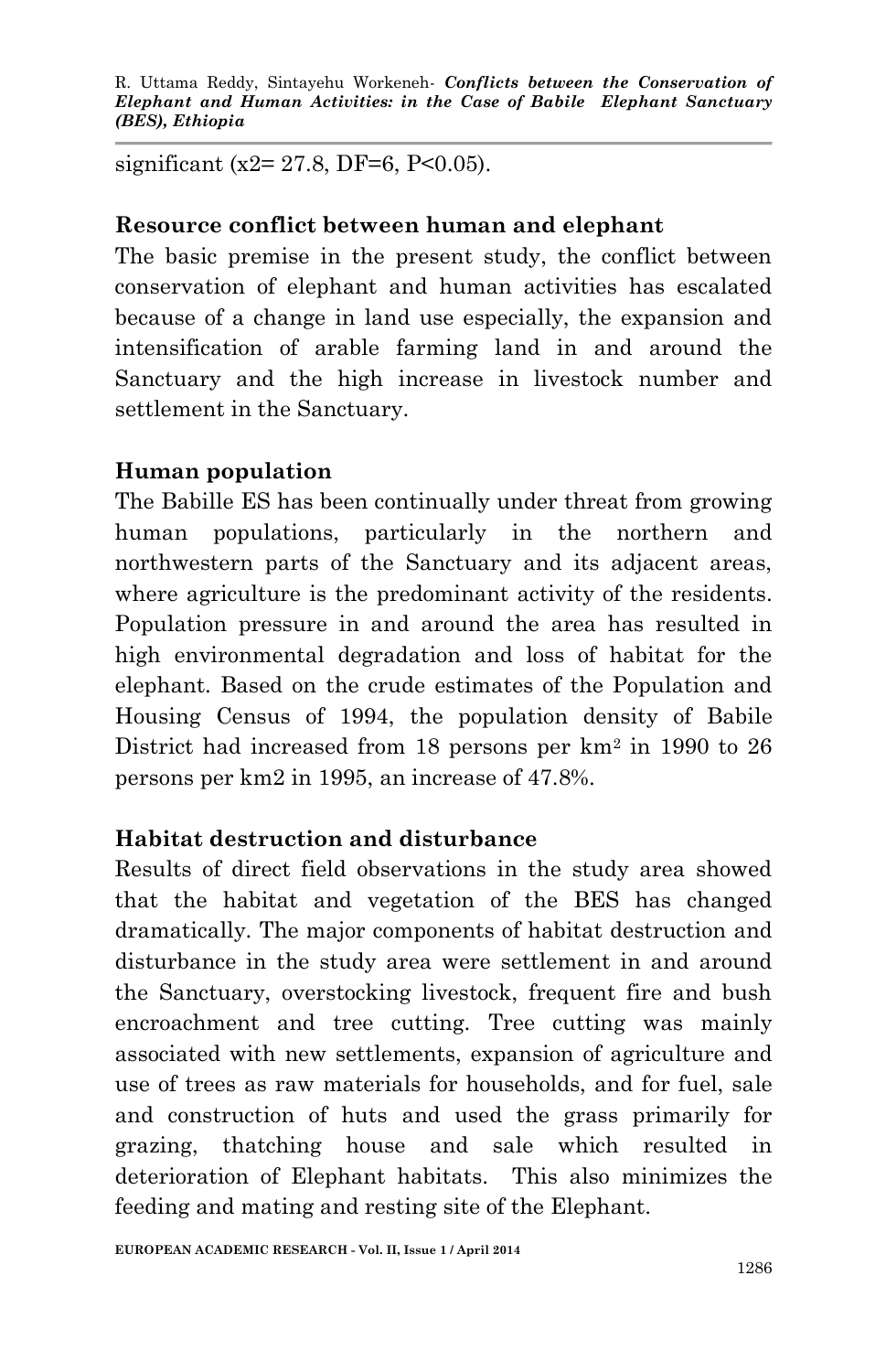#### **Clearing of the Sanctuary area for investment**

The company, Ecopower started its operations inside the Sanctuary in March 2007 with the consent of the Ethiopian Investment Agency (EIA) and the Oromia Investment Commission for plantation of castor seeds for biofuel production. With the help of about 15 tractors, Flora Ecopower cut down the *Acacia commiphora* and bush vegetation in the northern and northwestern sections of the Sanctuary. No Environmental Impact Assessment was prepared by or required from the company before commencing these activities. The consequences of allowing the investment project to operate in this core elephant conservation area were outlined.

#### **Elephant poaching**

According to the questionnaire survey, 65% of the respondents claimed that elephant poaching had been practiced in the area while the rest said it was not practiced in the area. Out of those claiming the presence of elephant poaching, 37% said it was practiced until the establishment of EPRDF, while most (63%) claimed it is practiced even now in the area. Regarding the period at which elephant poaching was intense, most of the respondents (86%) said it was very intense during the Transitional Government, 7% of them said it was during the Dergue Regime, while the remaining said they did not know about it.The main causes reported to contribute for intense elephant poaching during the Transitional Government were illegal firearm trade, and political and social instability in the country. Subsequent restoration of political and social order in the country, local disarmament of illegal firearms and the initiatives taken by the local governmental body to protect the area might reduce the poaching pressure on elephants.

#### **Elephant induced damage**

The result of group discussion with the local peoples revealed that elephants were consistently raiding crops, vegetables and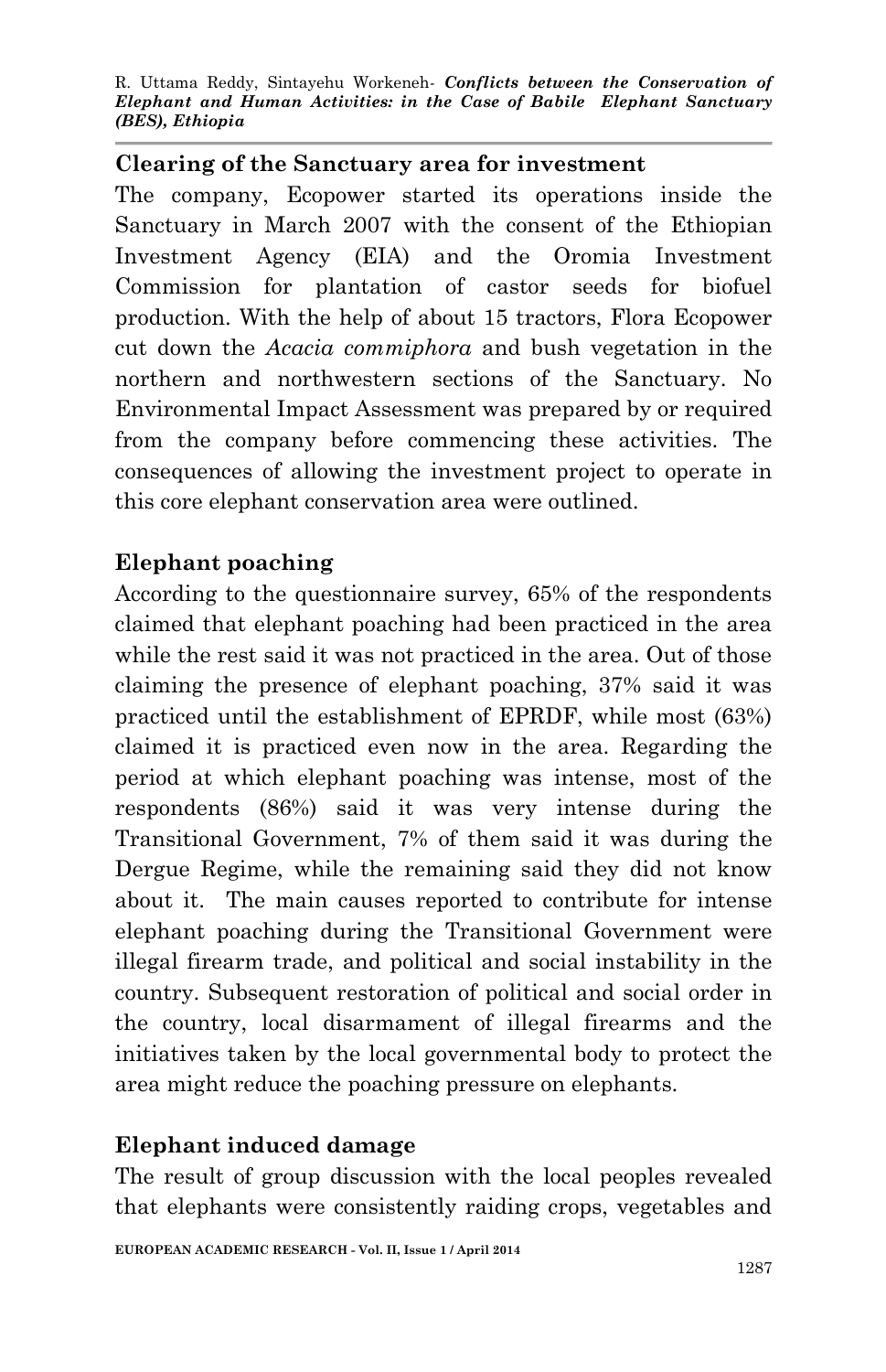fruits and attacking crop-stores around their home range. They were also causing social problems including preventing people from walking at night. According to the group discussion and direct observation in the study area showed that crop-raiding by elephants is often a severe problem in the area, and individual farmers lose an entire year's crop overnight, and risk their lives in defense of their crops. Among the households, 58.2% experienced crop damage. The majority of respondents (45%) reported elephant caused very little damage to their crop and none of the respondents faced very much damage. Respondents differed ( $x2=45.43$ , DF=2, P<0.05) in their views on whether or not elephant caused problems in relation to distance from their respective areas. People who live inside the Sanctuary area generally face many problems compared to those living within 4 km vicinity of the Sanctuary. Regarding the seasonal distribution of the crop damage problem, 71.1% said that it occurs during the wet season. When asked about other problems caused by elephants, out of the 73 households surveyed, 46.6% claimed that elephants have not caused any other problem, 33.3% claimed that elephants brought Tsetse flies and as a result livestock are attacked by trypanosome, while 30.2% expressed that elephants caused sleeplessness and extra labor cost on family members.

#### **Protective measures adopted**

All the respondents used different traditional methods to mitigate crop damage due to elephants. These include staying in the field watching, throwing objects, producing noise by beating drum or shouting loudly, keeping fire burning, use of brightly coloured objects and a wide and deep trench as a barrier and using banging on tins or drums to chase away approaching elephants. The technique has been used for millennia and is successful.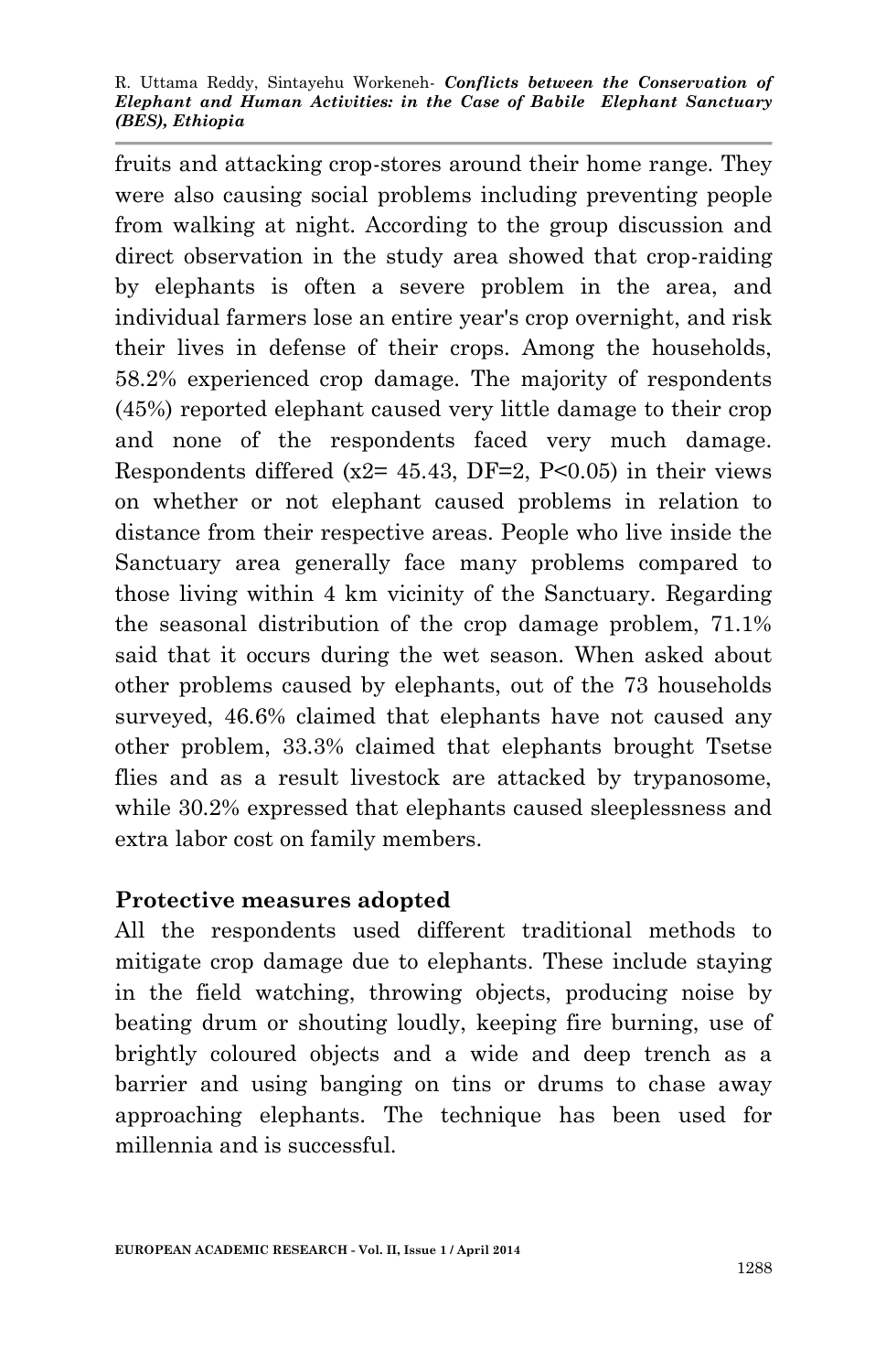#### **Discussion**

Protected areas are a cornerstone of conservation policy (Wynne, 1998). However, such areas are continually under threat from growing human population**s** in the tropical developing countries. This is particularly the case in the Babile area, where the growing population has developed as a threat to protected areas directly by encroachment of wildlife area. Community perspectives towards the conservation area stem from a variety of contributing factors including loss of access to resources and benefits generated from conservation area, awareness concerning the importance of wildlife and crop depredation by wild animals (Kiss, 1990). Human-wildlife conflict in BES is longstanding issue (Yirmed et al 2006). The increased number of human population resulted in a severe competition with the wildlife resources of the conservation area. The Sanctuary is fully affected by human impact throughout the year. Such intense pressure will curtail the normal activities of Elephant. The absence of a proper fence also makes people and livestock easily to move through the Sanctuary in all direction without any limit. The failure to take action to revert illegal firearm possession in the past fifteen years makes the country lose its wildlife resources due to poaching (Shibru Tedla 1995; Yirmed 1997). Since 1995, however, local disarmament of illegal firearms from the local people and the interest local officials have developed and the action they have taken to bring the area under protection could have played major role in minimizing elephants and other wildlife killing in the area. Thouless (1994) mentioned that the extent of crop raiding varies depending on habitat type, elephant use pattern and distance from the boundary. The relatively high incidence of crop raiding in BES was also related to the above three factors. Crop raiding takes place during wet season with its peak in June and July that may be due to the optimal stage of growth of crop plants. Many studies have shown that the cost of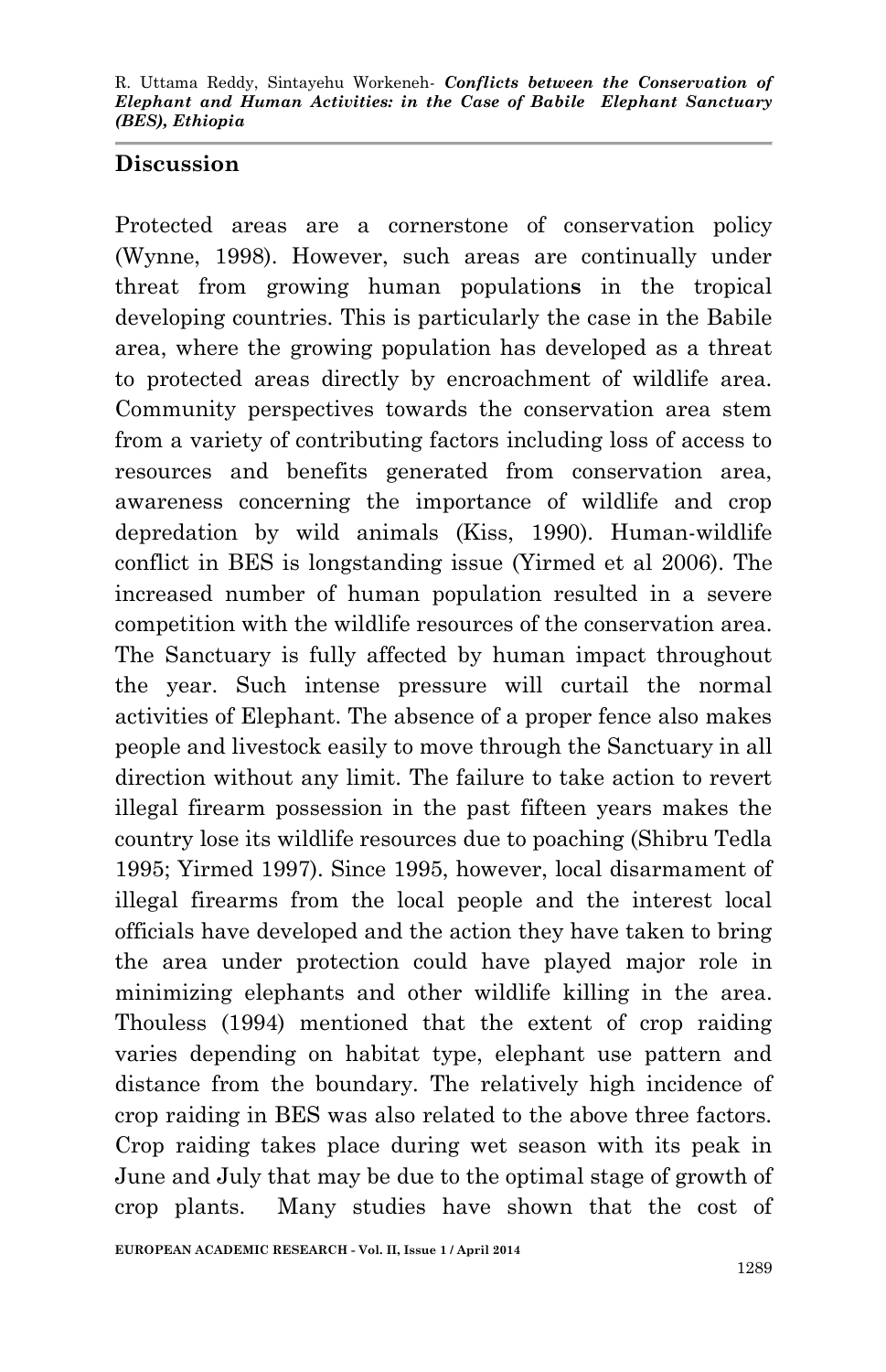conservation is the result in negative attitudes while benefits create a positive outlook (Fiallo and Jacobson 1995). Most communities strongly need free access to grazing for their livestock in the Sanctuary. They also claim that they have the right to utilize the natural resources of their area. To bring sustainable wildlife management and rural community development at Babile, it requires reconciling the interest of stakeholders. These will be achieved only when their interest becomes balanced. To balance it, requires solving the conflict between the interest of the community and the conservationists. Some of the measures to reduce the problems are introducing family planning, reducing the livestock number, emphases on quality, introduction of animal forage extension, awareness program towards wildlife, solving the problems of potable water, grazing land shortage, low production and productivity and introducing other community services.

## **Conclusion**

There is a continuing decline in the extent and quality of elephant habitats in BES. Having poor conservation status, BES is faced with many threats attributed to an increase in human activities including intensive agricultural activities, incursions of large number of livestock, deforestation for fuel wood and construction, uncontrolled bush fires for charcoal production, investment for biofuel production and poaching. The activity of humans is increasingly affecting elephant conservation as many elephants get killed illegally by local people in attempts to reduce the conflict. Uncontrolled human activities will ultimately result in considerable loss of biodiversity, hamper movements of large herbivores such as elephants and consequently intensify human wildlife conflicts. The destruction of elephant habitats is caused by alteration of natural habitats for different human uses such as cultivation, livestock grazing, investment and space for human settlement.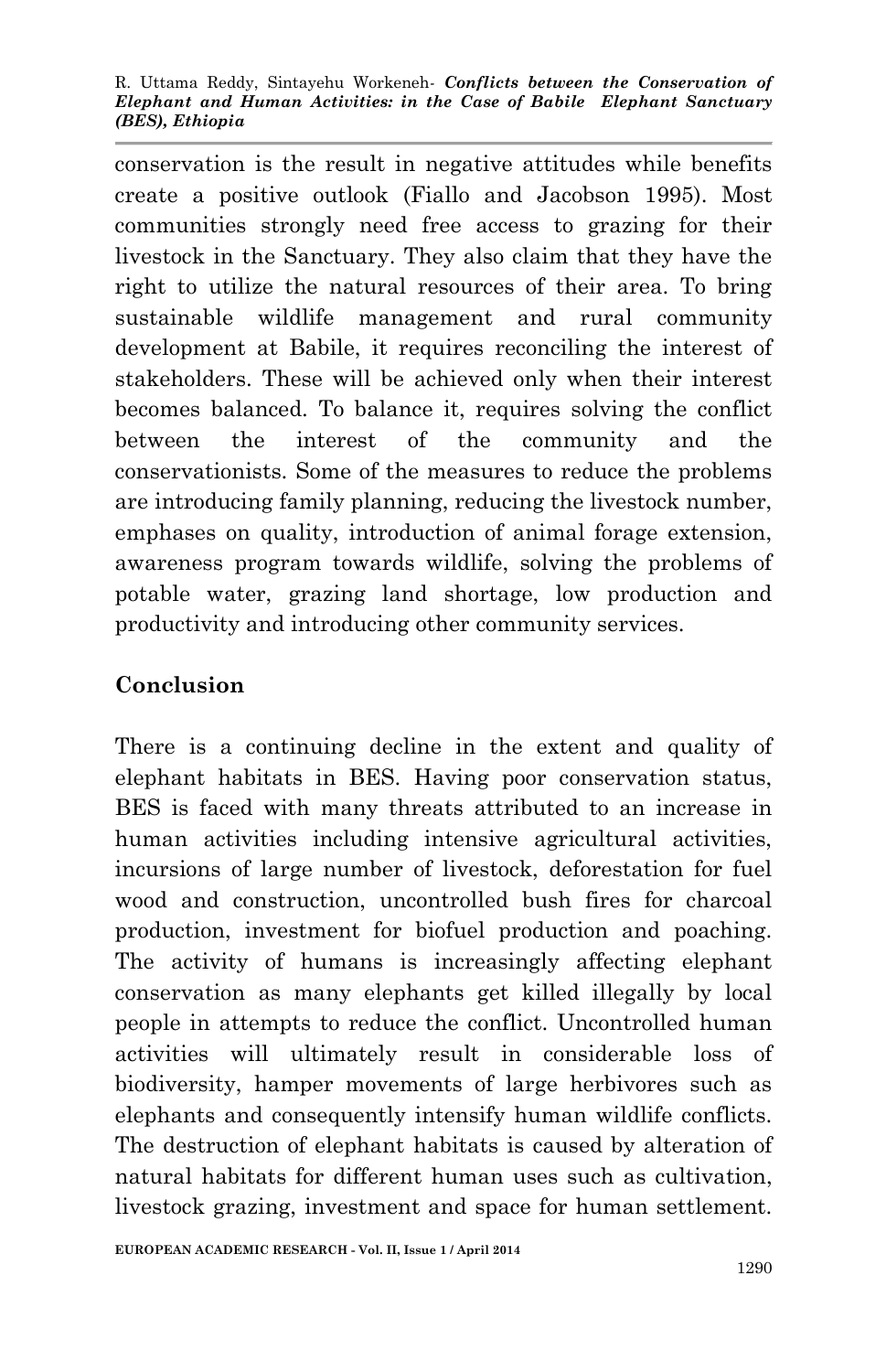Changing the attitude of local communities through education and sharing of benefits associated with the wildlife can serve as a means for sustainable conservation measure.

#### **BIBLIOGRAPHY:**

- Anteneh Belayneh and Feaven Workeye. 2008. "Conservation and Investment: Observation from the Babile Elephant Sanctuary." *IBCR Newsletter*. Addis Ababa, Ethiopia.
- Decker, D. J., Lauber, T. B. and Siemer, W. F. 1992. *Human-Wildlife Conflict Management.* Ithaca, New York: Cornell University.
- EHPEDO (East Hararge Planning and Economic Development Office). 2004. *"Statistical Abstract*". Harar, Ethiopia.
- Fiallo, E. A. and Jacobson, S. K. 1995. "Local communities and protected areas: attitudes of rural residents towards conservation." *Environmental Conservation* 22: 241-249.
- Hillman, J. C. 1993. "Ethiopia: a Compendium of Wildlife Conservation Information." Vol I. The Wildlife Conservation Society, New York and Ethiopian Wildlife Conservation Department, Addis Ababa.
- Kiss, A. 1990. "Living with Wildlife. Wildlife Resource Management with Local Participation in Africa." Africa Technical Department series. World Bank Technical paper. 130. Washington D. C. Kiss.
- Largen, J.M and Yalden, D.W. 1987. "The decline of elephants and black rhinoceros in Ethiopia." *Oryx* 21(2): 103-106.
- Leykun, Abunie, 2000. "The Challenges of conserving Ethiopian wildlife: Overview." *Walia* 21: 56-61.
- Nishizaki, N. 2004. "Resisting imposed wildlife conservation: Arsi Oromo and the Senkele Swayne's hartebeest Sanctuary." *Afr. Study. Monogr*. 25: 61-67.
- Shibru, Tedela. 1995. "Protected areas management crises in Ethiopia." *Walia* 16: 17-30.